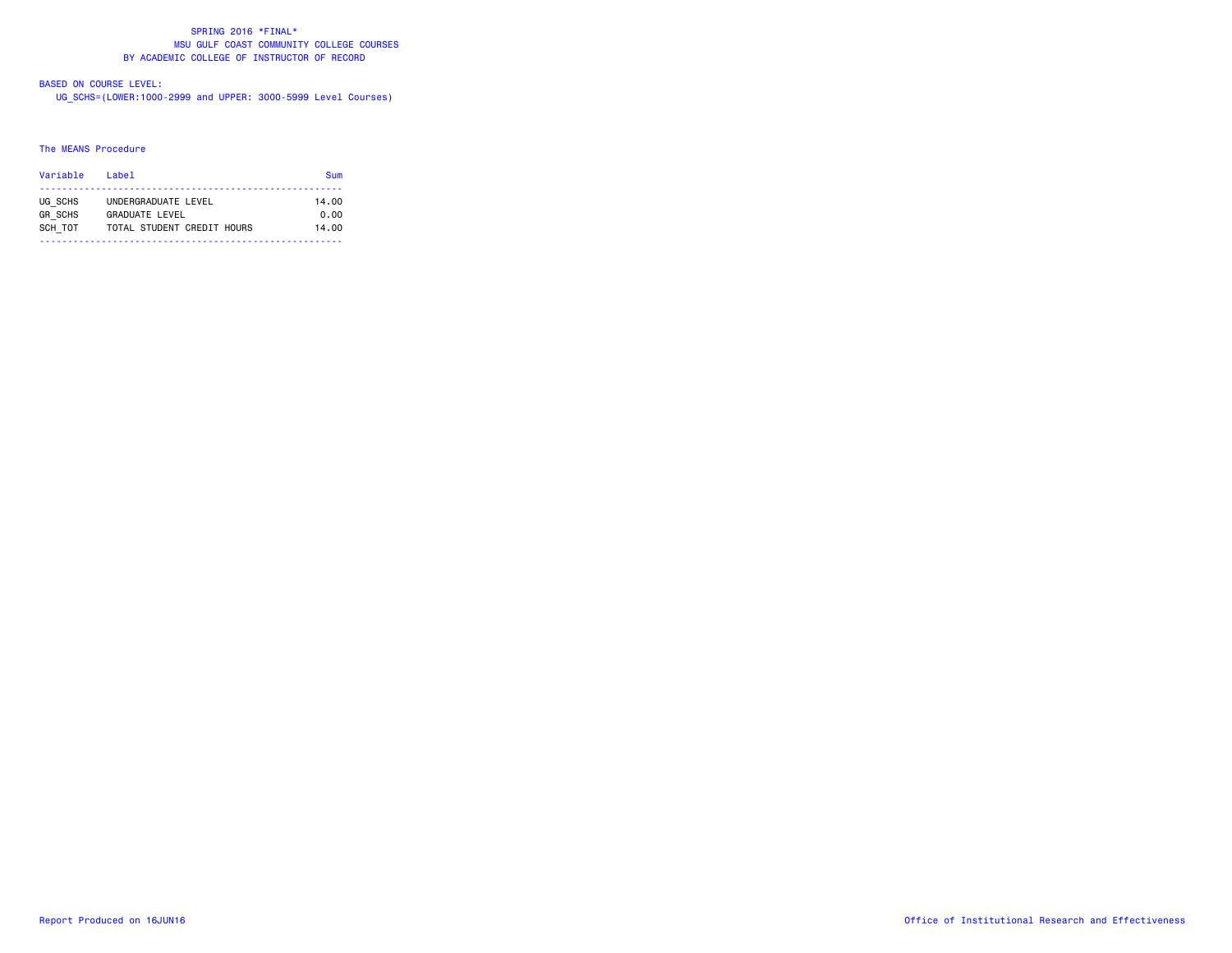#### SPRING 2016 \*FINAL\* MSU GULF COAST COMMUNITY COLLEGE COURSESBY ACADEMIC COLLEGE OF INSTRUCTOR OF RECORD

## BASED ON COURSE LEVEL:

UG\_SCHS=(LOWER:1000-2999 and UPPER: 3000-5999 Level Courses \*\*Excludes CVM 5000-5999 Level Courses\*\*)

#### The MEANS Procedure

| <b>ACADEMIC COLLEGE</b> | <b>Obs</b> | Variable                             | Label                                                                      | Sum                    |
|-------------------------|------------|--------------------------------------|----------------------------------------------------------------------------|------------------------|
| Engineering             |            | UG SCHS<br><b>GR SCHS</b><br>SCH TOT | UNDERGRADUATE LEVEL<br><b>GRADUATE LEVEL</b><br>TOTAL STUDENT CREDIT HOURS | 14.00<br>0.00<br>14.00 |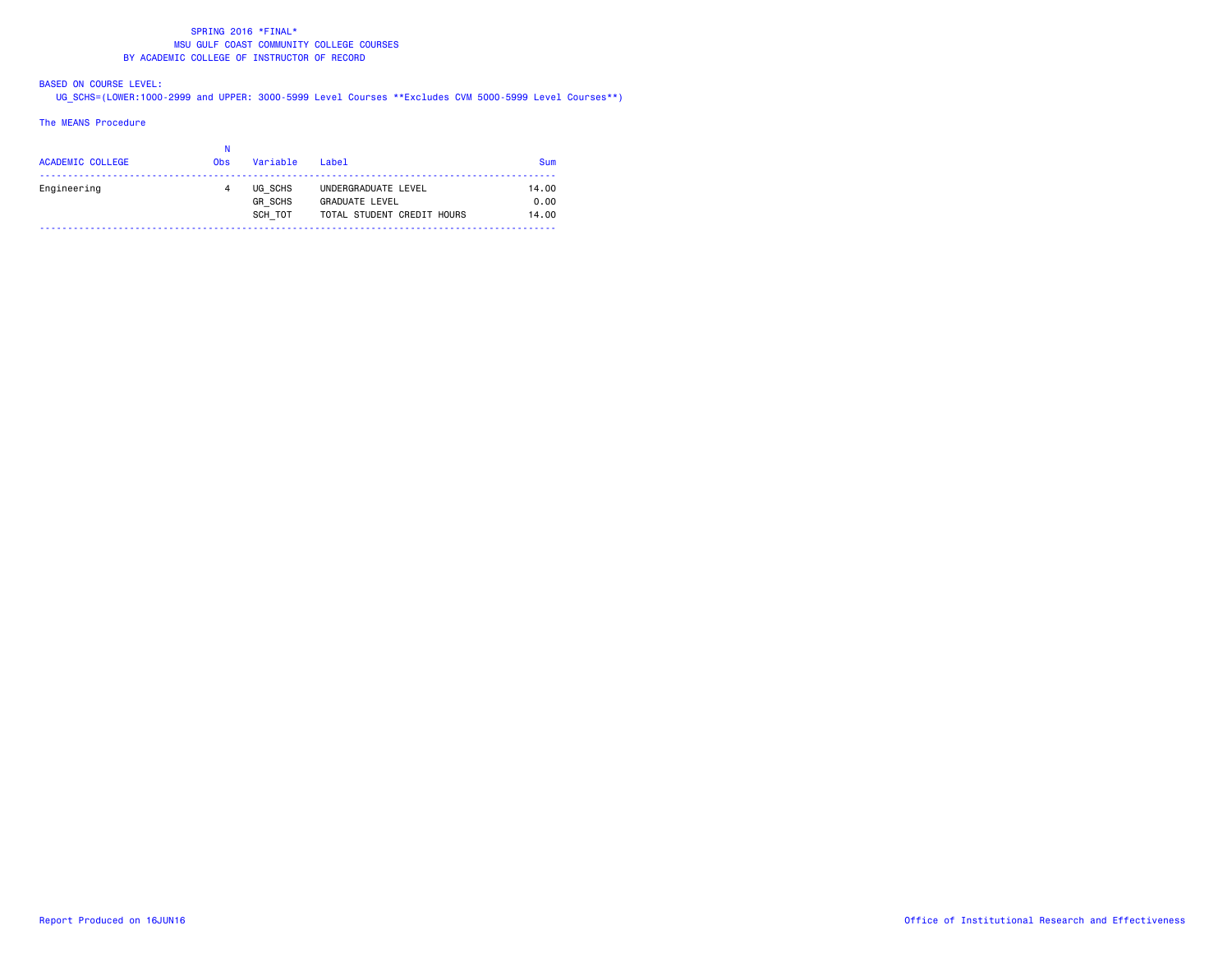#### SPRING 2016 \*FINAL\* MSU GULF COAST COMMUNITY COLLEGE COURSESBY ACADEMIC COLLEGE OF INSTRUCTOR OF RECORD

# BASED ON COURSE LEVEL:

 UG\_SCHS=(LOWER:1000-2999 and UPPER: 3000-5999 Level Courses \*\*Excludes CVM 5000-5999 Level Courses\*\*) GR\_SCHS=(GRAD\_1: 6000-7999 Level Courses and GRAD\_2: 8000-9999 Level Courses)

ACADEMIC COLLEGE=Engineering

| <b>ACADEMIC DEPARTMENT</b>        | <b>UNDERGRADUATE</b><br>LEVEL | <b>GRADUATE</b><br><b>LEVEL</b> | <b>TOTAL</b> |
|-----------------------------------|-------------------------------|---------------------------------|--------------|
| Electrical & Computer Engineering | 14.00                         | 0.00                            | 14.00        |
|                                   | 14.00                         | 0.00                            | 14.00        |
|                                   |                               |                                 |              |